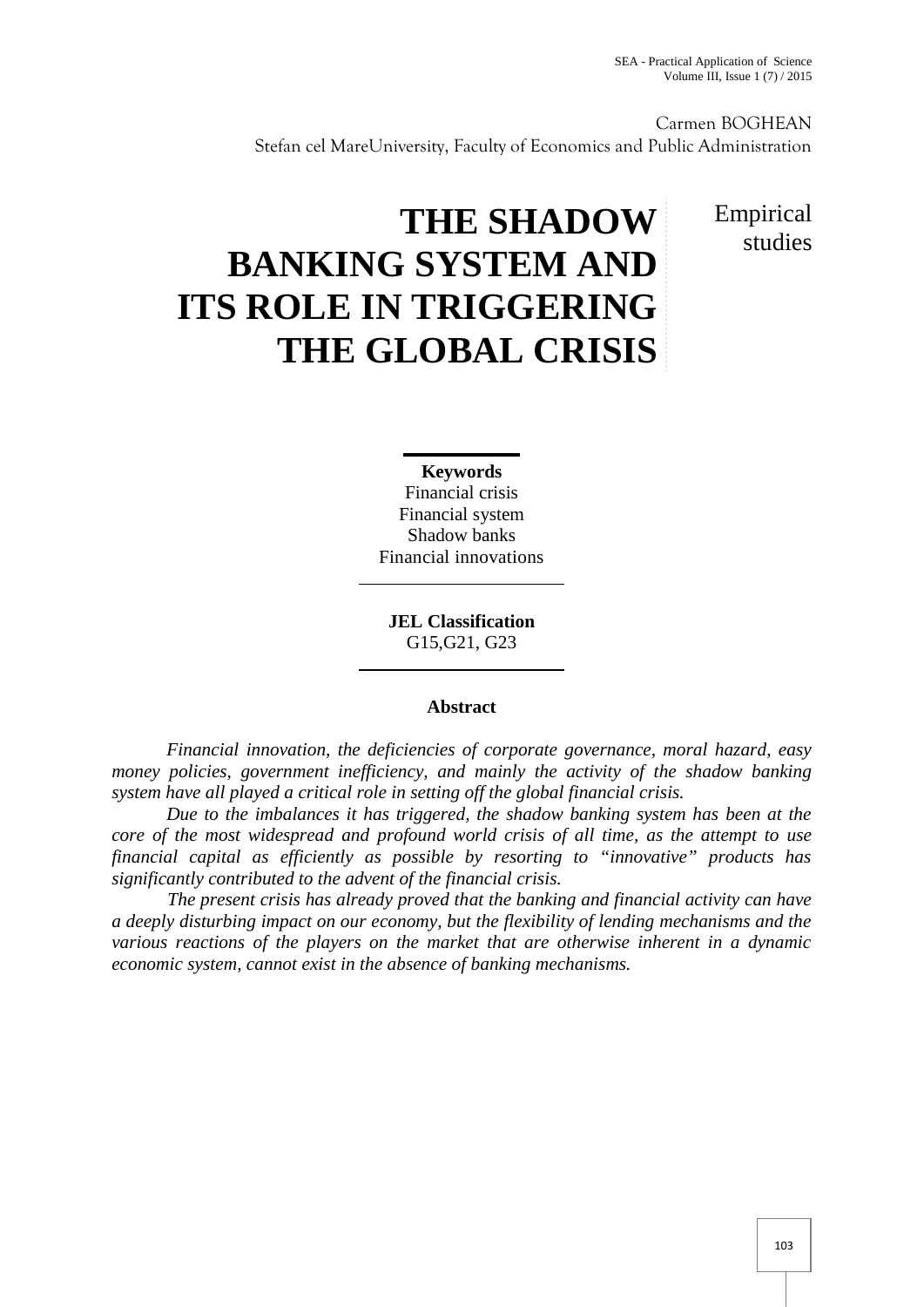#### **1. The traditional banking system versus the modern banking system**

Both the shadow banking system as well as a significant number of traditional banks have become dependent on various short term funding sources during the years preceding the current financial crisis. The shadow banks' dependency on uninsured short term funds has made them vulnerable to massive and sudden withdrawals, while commercial banks and savings banks have equally dealt with massive withdrawals of funds (capital) before deposits were insured. [Bernake, 2010]

The balance between the frailties of the financial structure that conveys stability to the economic system is generated by the quality and the types of loans granted by bankers. The banks' orientation towards cash flows strengthens the foundation of a solid and resilient financial structure, while the banks' and the bankers' orientation towards the anticipated value of assets will lead to the occurrence of a frail financial structure.

The lending function of a traditional bank entails three distinct aspects:

- the demand of the potential customers that would like to take a loan;
- the structuring of the loans;
- monitoring the borrowers.

In order to keep their activities profitable, banks must structure the loans they grant in such a manner that the borrowers would be capable of meeting their contract terms. Before the advent of the modern innovations in the world of finance, banks operated in a simple world. They assessed the solvability of their customers, granted loans, monitored the loans in order to make sure the debtors spent the money as they had declared they would and then received the money back with interest. During the period that preceded the financial crisis, banks believed they could use their capital more efficiently by means of financial engineering – thus allowing them to take the most risk that regulators would allow for. [Stiglitz, 2010]

Given the way the banking system is structured today, there is a certain category of banks – commercial banks – that are particularly important, due to their size and to the fact that their liabilities account for an important part of the money supply in the financial system. The standard activity of the banking system has triggered a game that involves both central banks and other banks as profit oriented economic entities. The game is regulated by the authorities that establish the rates of interest and other regulations in order to obtain an adequate currency supply, while banks invent and innovate the products they offer in order to avoid what the regulators impose.

We believe that both the financial markets and the banking activity highly influence the volume of investments, since the current value of assets is influenced by financial markets and banking transactions  $-$  i.e. by the cost of the loan. The separation of the commercial activity from the investment one within banks is rather artificial and, during the past years, this separation has been practically non-existent, as more and more commercial banks currently fund fixed assets positions, while investment/merchant banks accumulate liabilities in the form of deposits.

At present, the banking activity covers a much wider range of activities than those developed by those institutions and organisations authorised to function as banking institutions. The line separating commercial banks whose liabilities include deposit accounts, other institutions offering savings accounts and other various organisations managing portfolios (insurance companies, pension funds and investment funds) from investment banks actually highlights the legal framework and the organisation of institutions on a national level. This difference we have mentioned above is currently fading, even though in certain capitalist economies, this separation has never existed. [Minsky, 2011]

#### **2. The shadow banking system – concept and importance**

Our global financial system currently includes an increasingly large part of the non banking lending activities, the unnamed parallel or "shadow" banking system. For a long period of time, but particularly before the economic crisis, this sector hasn't been a priority for the regulatory agencies concerned with prudential regulations and monitoring. Shadow banks are financial entities, other than the regulated depository banks, serving as intermediaries between depositors and investors. These entities can grant loans just like any other bank, but, unlike traditional banks, they are not subject to the attention of regulatory agencies. Before the crisis, the "shadow banking" system had been playing a major part in the global financial system, but was also the source of important vulnerabilities.

The parallel banking sector carries out important functions as part of the financial system. This banking sector creates new funding sources, providing investors with various alternatives in terms of bank deposits and, on the other hand, it entails major risks as far as long term financial stability is concerned. The shadow banking system is made up of financial institutions that look like banks, operate as banks do, lend and borrow money, invest just like banks, but the problem is that these institutions do not match the banking regulatory framework.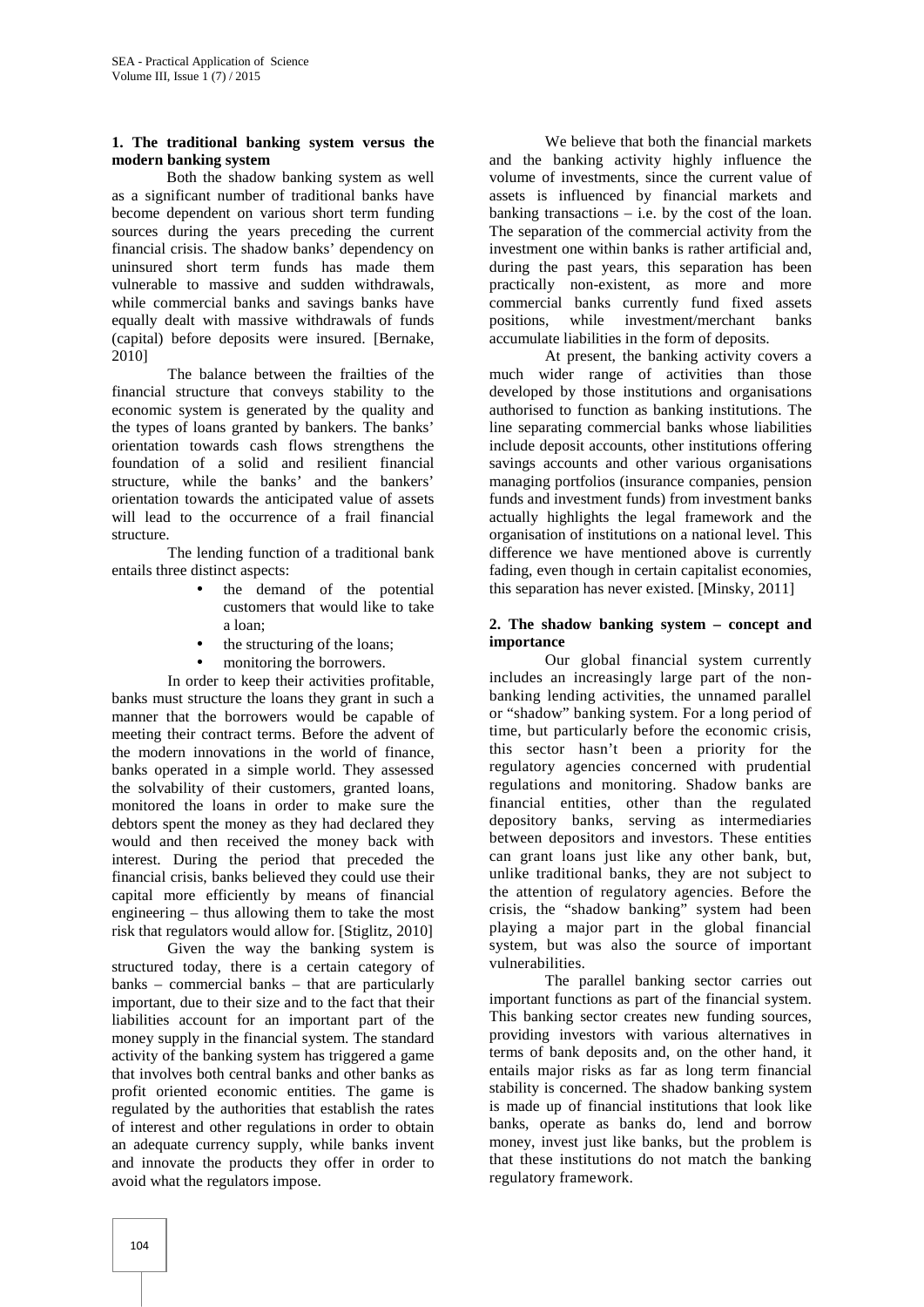The shadow banking system is based on two interrelated backgrounds. The first one comprises the entities operating outside the classical banking system and develop specific activities, while the second background comprises the activities that may become important lending sources for non-banking institutions (securitization, mortgage backed securities, repurchase agreements, etc.).

Shadow banks carry out certain specific financial activities, including deposit-like funding; transforming the maturity of the credit and/or liquid assets, transferring credit risks and, last but not least, direct or indirect use of leverage.

These complex activities, specific to the parallel banking system, have been carried out by special institutions that have gradually started to compete with the traditional banking system itself, granting consistent loans to borrowers. (As seen in Figure 1)

Most banks operating in the parallel banking system had one thing in common: a profound maturity inconsistency. They mostly borrowed money from liquid markets that used short term maturities and then invested this money into non-liquid assets with a longer maturity. Abiding by this rule, shadow banks entailed high risks in the case of massive withdrawals of cash. [Roubini, 2010] This risk they would take on wouldn't have been dangerous, if these parallel banks had complied with strict regulations, just as traditional banks, in exchange for guaranteeing these deposits and having access to last resort loans.

The new financial innovations directed at assisting risk management have actually triggered a reverse movement – risk augmentation, and there have been many instances when these "innovative" financial products have helped the shadow banking system conceal what was actually happening, by eliminating the risks from their financial records. Many of these innovative products were meant to spare the shadow bank from as many risks as possible, to generate as many types of commissions as possible and to get round those restrictions that might have significantly limited their credit and risk taking ranking.

Beyond the above mentioned risks, the shadow banking system also entails significant benefits:

- it provides funds when banks become more restrictive with the lending terms;
- increase access to loans, especially for investors from emerging countries;
- improve the efficiency of the financial system by increasing

liquidities on the market and through a better distribution of risks.

At present, the shadow banking system accounts for a significant part – almost one third – of the total systemic risk, a share that almost equals that of official banks.

The figure below highlights the simplified structure of the financial system, tracing the activity of the traditional banking system versus that of the shadow banking system. The graph presents the route taken by financial flows from debtors to creditors through specific institutions, also highlighting the main types of activities of the shadow banking system, but particularly the activity of those operating in developed countries. (As seen in Figure 2)

Important European financial institutions have guaranteed the liabilities of some of the shadow banks in the period that preceded the current financial crisis, mainly buying securities backed by collateral expressed in American dollars (USD), thus amplifying the funding on the USD bill of exchange market. When these vehicles have lost access to bill of exchange funding, lenders have looked for funding in dollars on the inter-bank lending market and currency swap markets. The huge dollar demand, associated with the investors' concerns related to the stability and performance of certain important European banks have caused significant pressures on these markets, thus further amplifying the financial imbalance. The financial crisis has highlighted the fact that self-regulation – so adamantly promoted in the past few years – doesn't work. This is also proved by the failure of the financial and banking system that couldn't assess its own risks.

If we assess the effects of the shadow banking system on a global scale, we will find that the risks that the Euro zone and the UK are facing because of the shadow banking system are less threatening than those caused by the official banks, thus highlighting the fact that many of the companies operating on these markets rely more on bank loans than companies from the US.

The stricter regulations imposed on the banking system after the global financial crisis have caused the migration of certain activities towards the non-banking sector, such as hedge funds, whose activity is not formally regulated. As a consequence of this phenomenon, the assets of European banks have decreased by 11% since the end of 2012 and until now, while the assets managed by investment funds have increased by 30%. On certain emergent markets, the bank lending activity is mostly constrained by the regulatory agencies, while in developed countries, various non-banking financial intermediaries have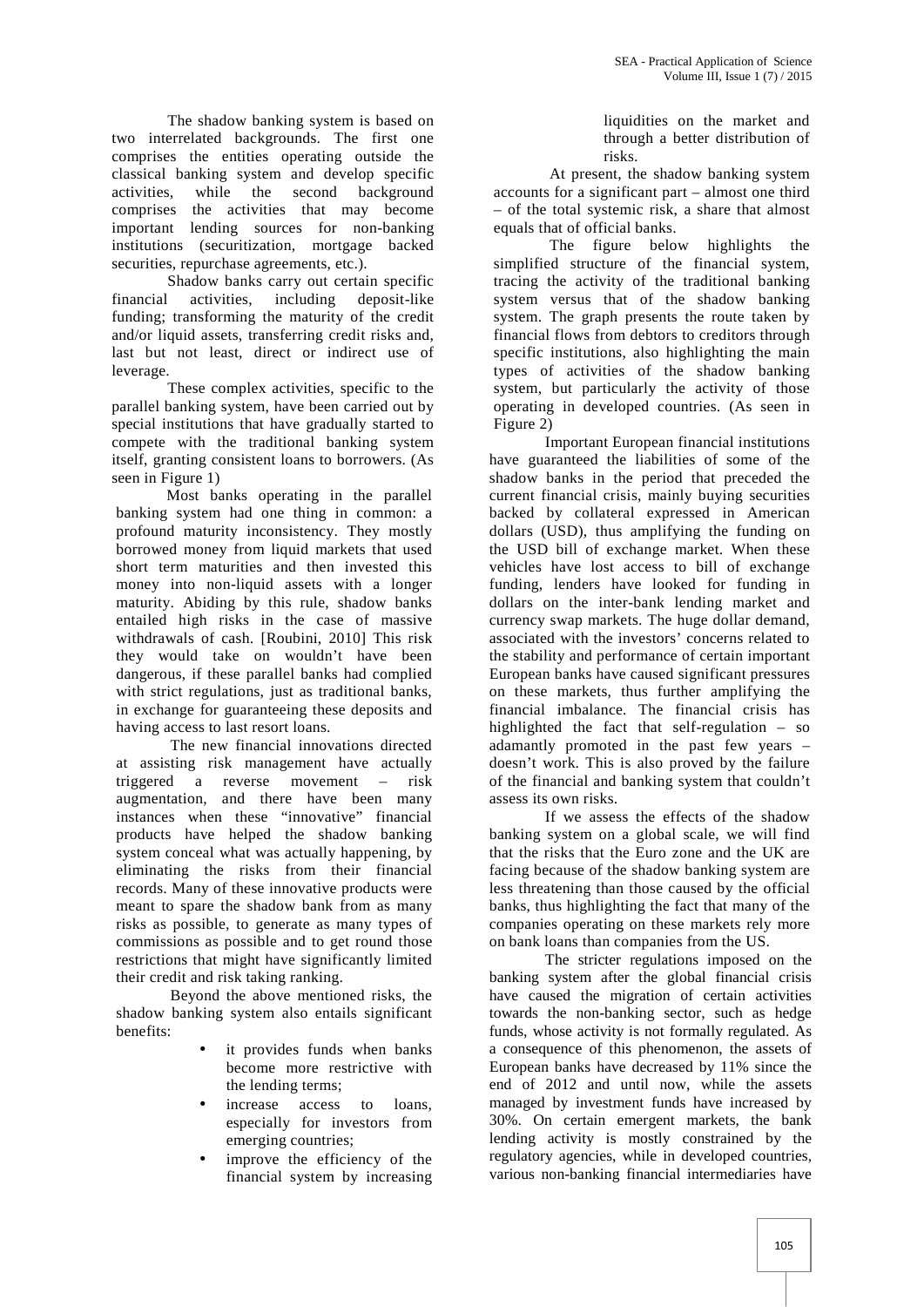replaced banks as long-term lenders to the private sector. Due to these unexpected turns of events, and in order to restore the balance in terms of the regulation of banks and non-banks, the systemic risk regulatory agencies have taken measures in order to extend the macro prudential policies.

The global financial crisis has led to the reformation of the regulatory framework in almost all the segments of the financial system, from derivatives to the capital supply needed by banks.

#### **3. Conclusions**

Easily accessible foreign loans, accompanied by relaxed monetary policies, fierce financial innovations and a non-regulated shadow (parallel) banking system have all contributed to what was to become a financial disaster that affected the entire world for a long period of time. The prerequisite for growth and stability, for creating a business environment that would allow companies to flourish, innovate and expand their activities is the presence of more resilient and more responsible financial markets. The large financial organisations that develop banking activities but are not actually banks could soon become very important for the financial system, so important that they will have to comply with the same regulations as traditional banks. In order to ensure the resilience of the global financial system, the regulatory agencies and authorities will have to find new ways to make sure that banks do not grant too many loans to shadow banks and also that they will not be subject to contagion if some of these shadow banks face financial difficulties.

The regulatory agencies in the financial sector should pay close attention to the shadow banking system, as it becomes a risk for the global financial stability, but the monitoring of this sector is currently lacking or insufficient.

Based on the conducted research, we believe that the shadow banking system tends to expand when strict bank regulations are imposed. It also increases when the actual rates of interest and the spread of the yield of government bonds is rather low and investors are trying to get a higher rate of return or when there is a higher institutional demand for safe securities.

#### **Acknowledgements**

This paper has been financially supported within the project entitled *"SOCERT. Knowledge society, dynamism through research",* contract number POSDRU/159/1.5/S/132406. This project is cofinanced by European Social Fund through Sectorial Operational Programme for Human Resources Development2007-2013. Investing in people!"

#### **References**

- [1] Bernake, B., (2010), *Causes of financial crisis*, Financial Crisis Inquiry Commission, Retrieved from www.federalreserve.gov/newsevents/press/bcr eg/20091022a.htm
- [2] International Monetary Fund, *Global Financial Stability Repor*t, IMF, October 2014, pp.68, Retrieved from http://www.imf.org/external/pubs/FT/GFSR/2 014/01/index.htm
- [3] Minsky, H., (2011), *Cum stabiliz m o economie instabilă* [*Stabilizing an anstable economy*]. Publica Publishing House, Bucharest, pp.448
- [4] Roubini, N., Mihm, S., (2010), *Economia crizelor – curs fulger despre viitorul finanţelor* [*Crisis Economics: A Crash Course in the Future of Finance*]. Publica Publishing House, Bucharest, pp.143
- [5] Stiglitz, J.,  $(2010)$ ,  $\hat{I}n$  c dere liber : America, pia a liber *i pr* bu irea economiei mondiale [*Freefall: America, Free Markets, and the Sinking of the World Economy*]. Publica Publishing House, Bucharest, pp.158

#### **Endnotes**

The size of the shadow banking system that has reached a global size of \$ 60,000 billion: in the USA, it ranges between \$ 15,000-25,000 billion, in the Eurozone between \$ 13,500-22,500 billion, in Japan between 2,500-6,000 billion and approximately \$ 7,000 billion on emerging markets.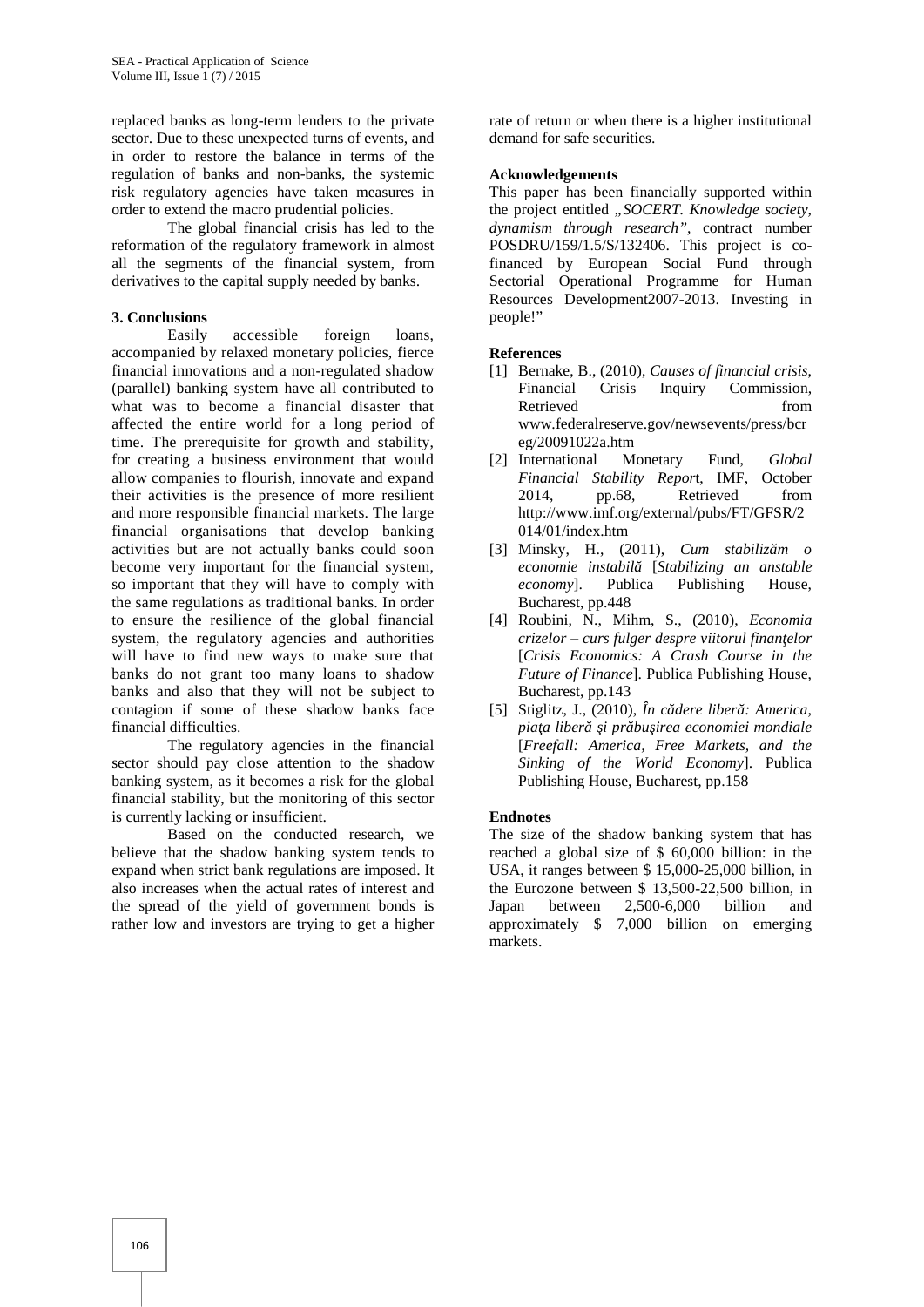| special purpose<br>entities that<br>transform<br>liquidities and/or<br>maturities; for<br>instance<br>financed<br>securitization<br>vehicles such as<br>ABCP channels,<br>structural<br>investment<br>vehicles (SIV) and<br>other special<br>purpose vehicles<br>(CDM) | The category of specific institutions that make up the parallel banking system includes:<br>currency<br>market<br>funds and<br>investment<br>other types<br>funds,<br>investmen<br>.ot<br>including<br>t circuits<br>investment<br>that self-<br>quoted<br>funds or<br>funds (ETF)<br>products<br>that offer<br>with<br>similar to<br>complex<br>loans or<br>deposits<br>are subject<br>short-<br>that<br>to the<br>term<br>become<br>loans;<br>leverage<br>vulnerable<br>effect;<br>to massive<br>withdrawal | financial<br>companies<br>and equity<br>funds that<br>offer loans<br>insurance<br>or debt<br>and<br>guarantee<br>reinsurance<br>s, or who<br>companies<br>turn<br>that issue or<br>liquidities<br>guarantee<br>or<br>debts;<br>maturities<br>without<br>being<br>regulated | investment<br>banks and<br>securities<br>financial<br>portfolios<br>investment<br>managed<br>by local or<br>service<br>companies<br>central<br>that used a<br>governmen<br>one day<br>structures.<br>report<br>system; |
|------------------------------------------------------------------------------------------------------------------------------------------------------------------------------------------------------------------------------------------------------------------------|---------------------------------------------------------------------------------------------------------------------------------------------------------------------------------------------------------------------------------------------------------------------------------------------------------------------------------------------------------------------------------------------------------------------------------------------------------------------------------------------------------------|----------------------------------------------------------------------------------------------------------------------------------------------------------------------------------------------------------------------------------------------------------------------------|------------------------------------------------------------------------------------------------------------------------------------------------------------------------------------------------------------------------|
|------------------------------------------------------------------------------------------------------------------------------------------------------------------------------------------------------------------------------------------------------------------------|---------------------------------------------------------------------------------------------------------------------------------------------------------------------------------------------------------------------------------------------------------------------------------------------------------------------------------------------------------------------------------------------------------------------------------------------------------------------------------------------------------------|----------------------------------------------------------------------------------------------------------------------------------------------------------------------------------------------------------------------------------------------------------------------------|------------------------------------------------------------------------------------------------------------------------------------------------------------------------------------------------------------------------|

### Figure no.1. Specific institution that make up the parallel banking system

Figure no.2. Intermediation activities of the traditional banking system versus the shadow banking system



*Source: Global Financial Stability Report, IMF, pp.68*